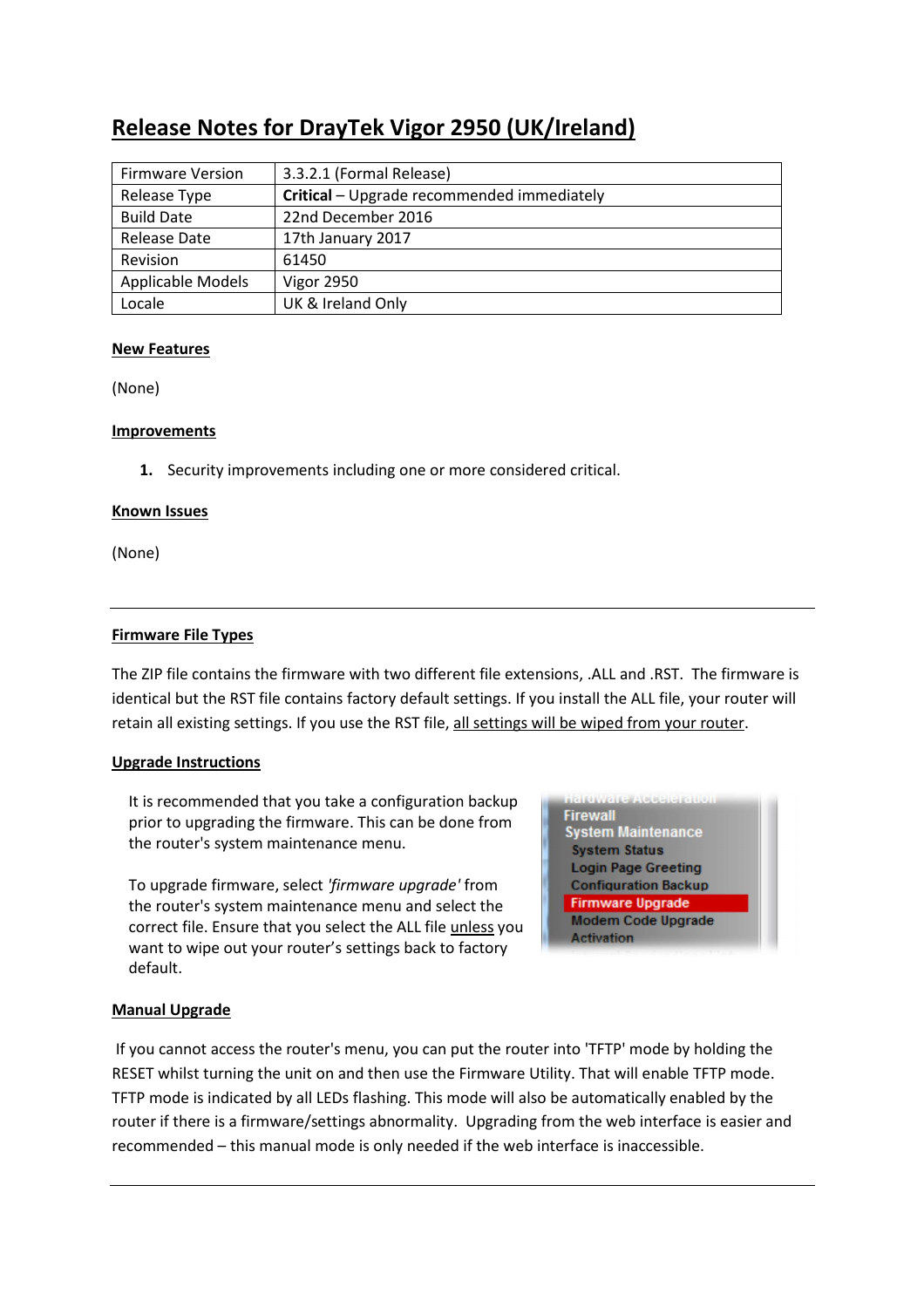| <b>Firmware Version</b> | 3.3.2 (Release)   |
|-------------------------|-------------------|
| Release Date            | 27th April 2015   |
| <b>Build Date</b>       | 30th March 2015   |
| Applicable Models       | Vigor 2950 series |

(None)

- 1. SSL3 now disabled in favour of TLS by default for SSL tunnels and web management.
- 2. The router's TCP SYN attack protection has been improved.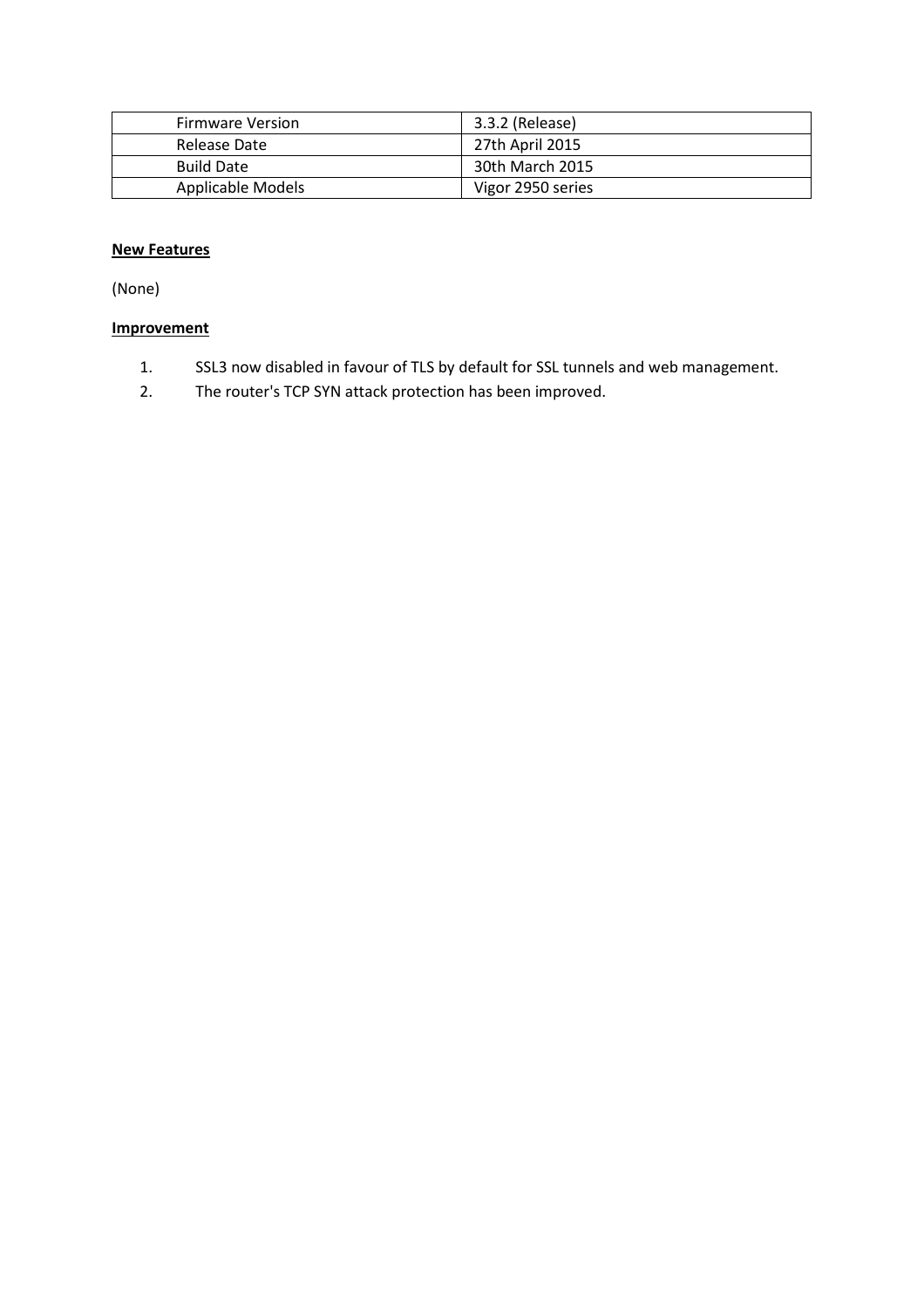| <b>Firmware Version</b> | 3.3.1.4 (Release)   |
|-------------------------|---------------------|
| Release Date            | 24th November 2014  |
| <b>Build Date</b>       | 18th September 2014 |
| Applicable Models       | Vigor2950           |
| Locale                  | UK/Ireland Only     |

(None)

# **Improvement**

1. Corrected an issue with that could occur with the router's VPN configuration after updating to 3.3.1.3.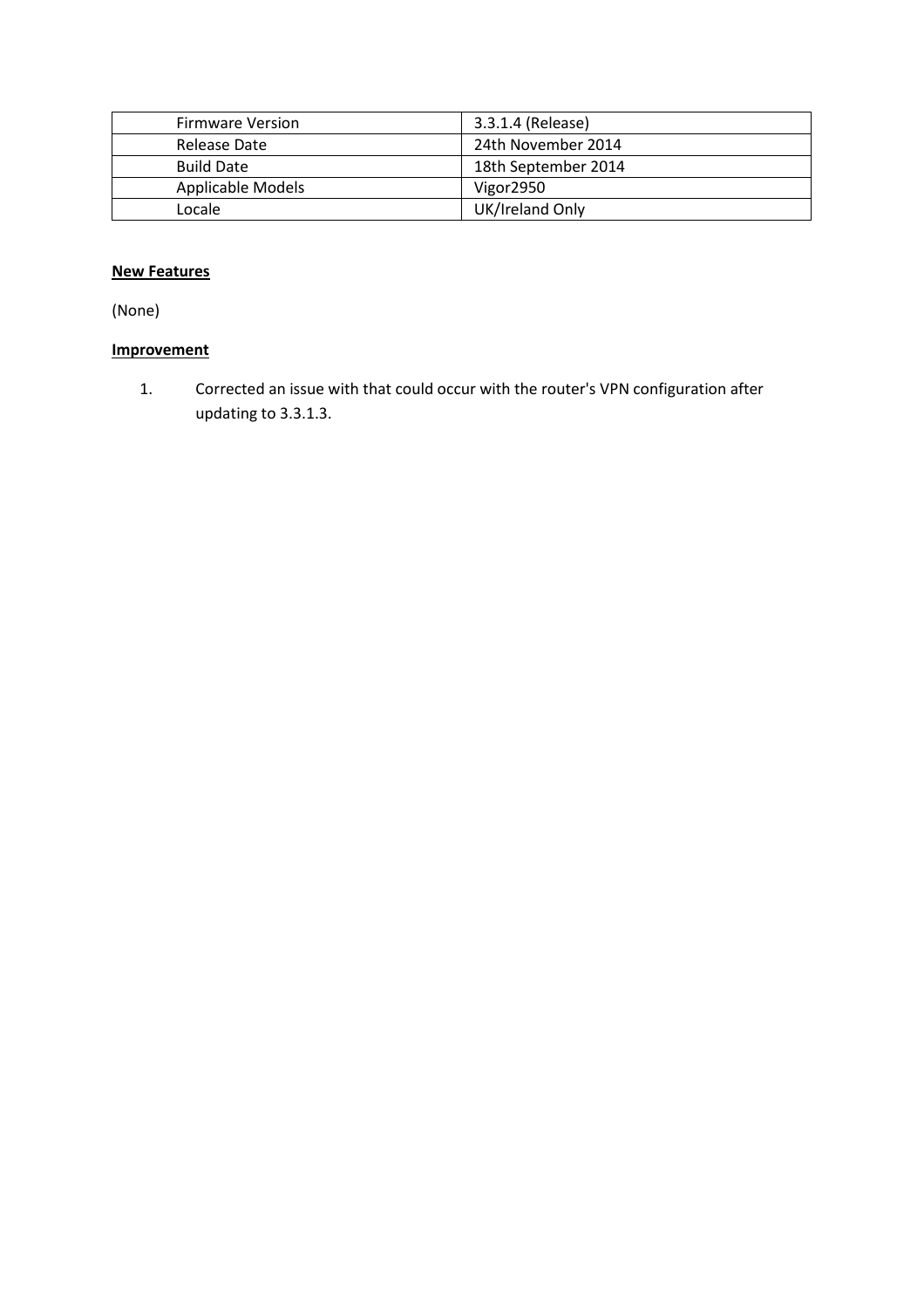| <b>Firmware Version</b> | 3.3.1.3 (Release) |
|-------------------------|-------------------|
| Release Date            | 24th July 2014    |
| <b>Build Date</b>       | 3rd July 2014     |
| Applicable Models       | Vigor2950         |
| Locale                  | UK/Ireland Only   |

(None)

# **Improvement**

1. Corrected CVE-2014-0224 CCS injection vulnerability.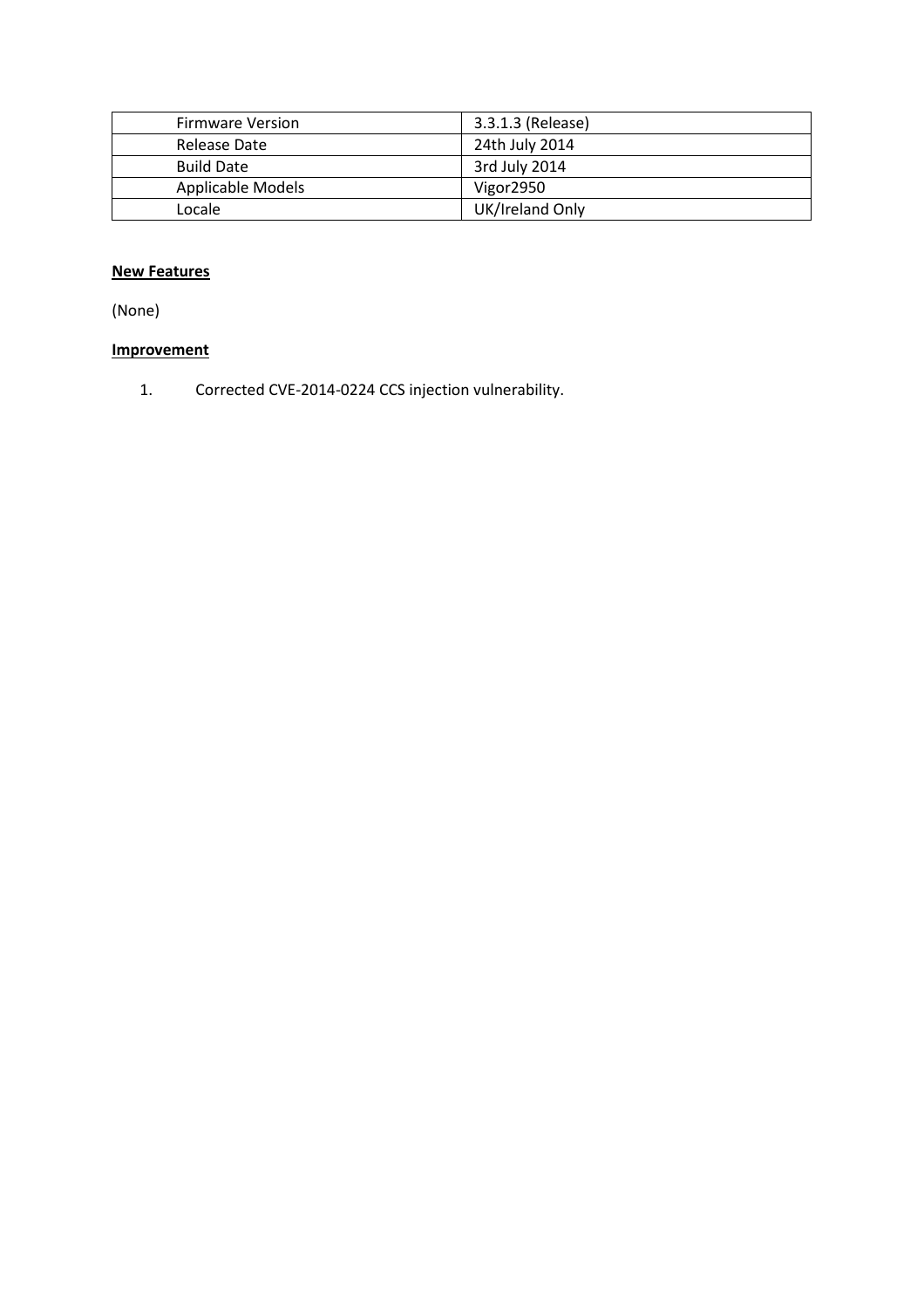| <b>Firmware Version</b> | 3.3.1.2 (Release)   |
|-------------------------|---------------------|
| Release Date            | 15th November 2012  |
| <b>Build Date</b>       | 27th September 2012 |
| Applicable Models       | Vigor2950           |
| Locale                  | UK/Ireland Only     |

(None)

# **Improvement**

1. Web Content Filter stability improvement.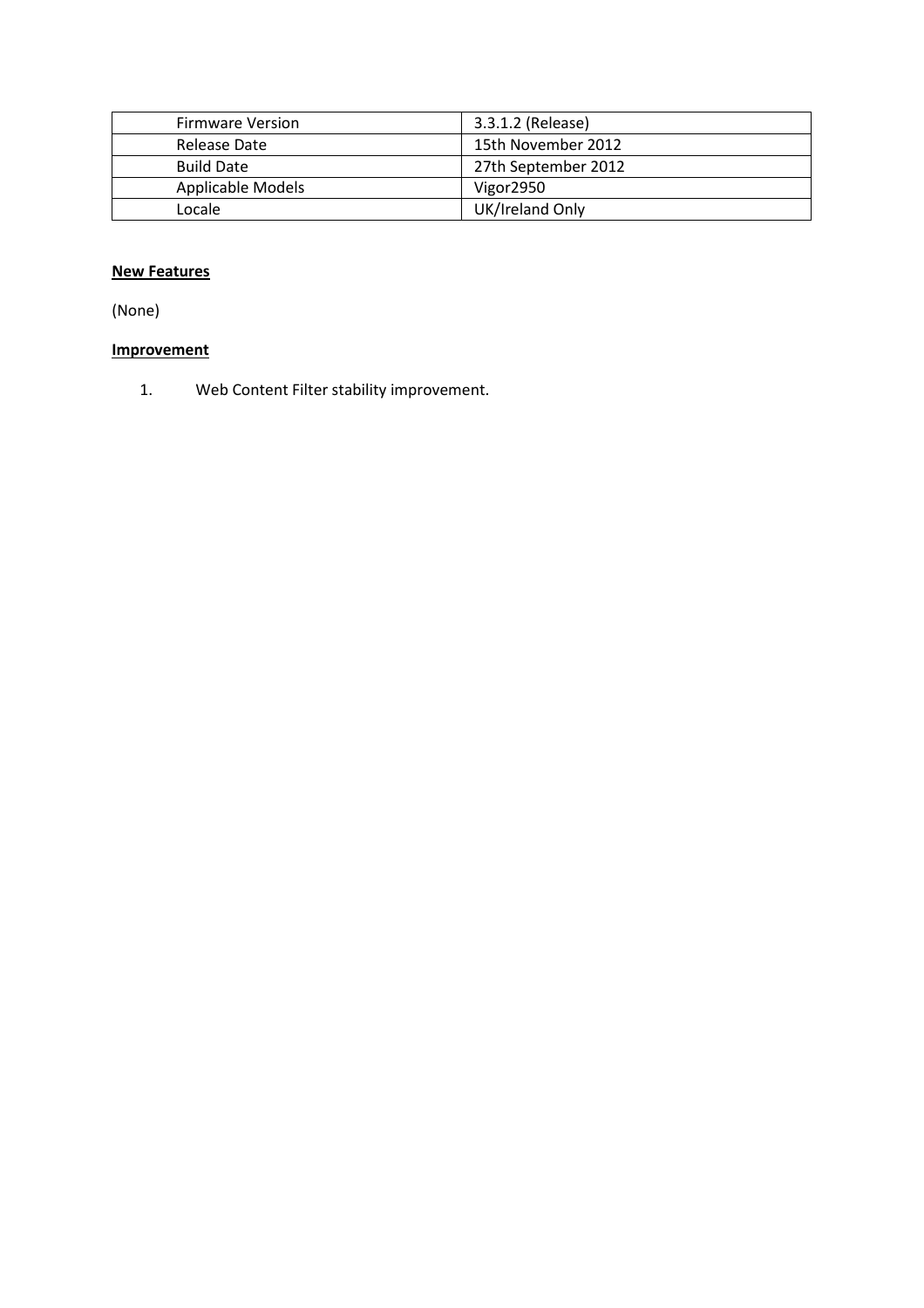| <b>Firmware Version</b> | 3.3.1.1 (Release)     |
|-------------------------|-----------------------|
| Release Date            | 23rd August 2012      |
| <b>Build Date</b>       | 28th July 2012        |
| Applicable Models       | Vigor <sub>2950</sub> |
| Locale                  | UK/Ireland Only       |

1. Support Oray Peanuthull DDNS.

- 1. WCF updated due to change of portal to myvigor.draytek.com from www.vigorpro.com
- 2. Improvements to VPN Profile IPSec subnet and mask section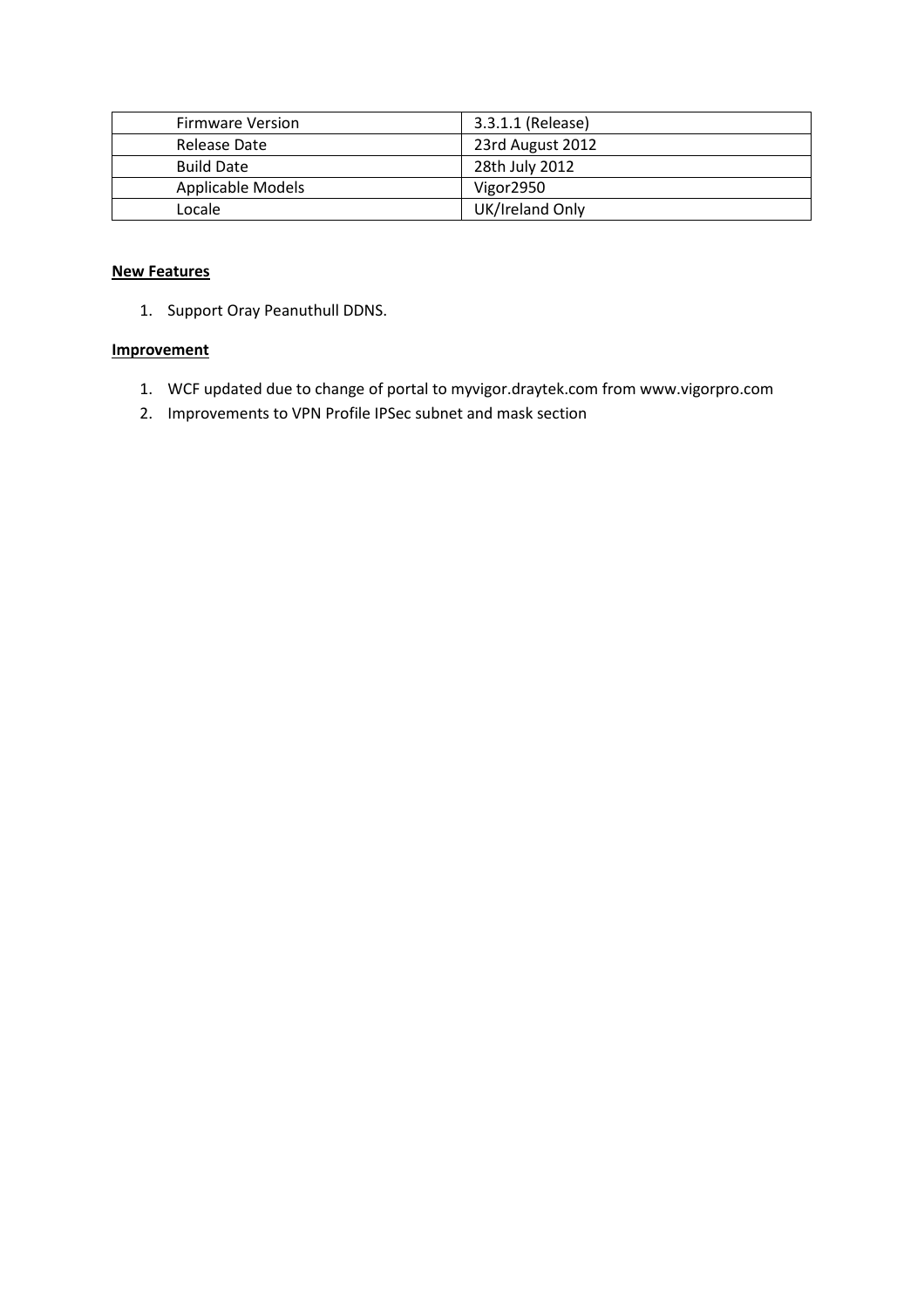| <b>Firmware Version</b> | 3.3.1 (Release)    |
|-------------------------|--------------------|
| Release Date            | 29th March 2012    |
| <b>Build Date</b>       | 26th February 2012 |
| Applicable Models       | Vigor2950          |
| Locale                  | UK/Ireland Only    |

- 1. Support added for simple authentication and Microsoft Active Directory LDAP search requests
- 2. Support added for 2048-bit Private key Local Certificate Generate Request.

- 1. More TR-069 parameters added for VigorACS SI.
- 2. Corrected an issue that could occur for PPPoE connections
- 3. IMP2P signatures improved for CSM.
- 4. SSL Tunnel now supports 64-bit Windows
- 5. SSL RDP Application now supports full screen mode
- 6. SSL RDP Application now supports Vista/Win7/Win2008
- 7. IPSEC Phase 1 proposal now supports DH Group 5; IPSEC Phase 2 now supports AES128, AES 192, AES 256
- 8. Auto-reboot command added to telnet interface
- 9. IPSEC X.509 Phase 1 re-key issue with Cisco routers resolved
- 10. RADIUS authentication via VPN tunnel issue resolved
- 11. VPN Load-Balance issue resolved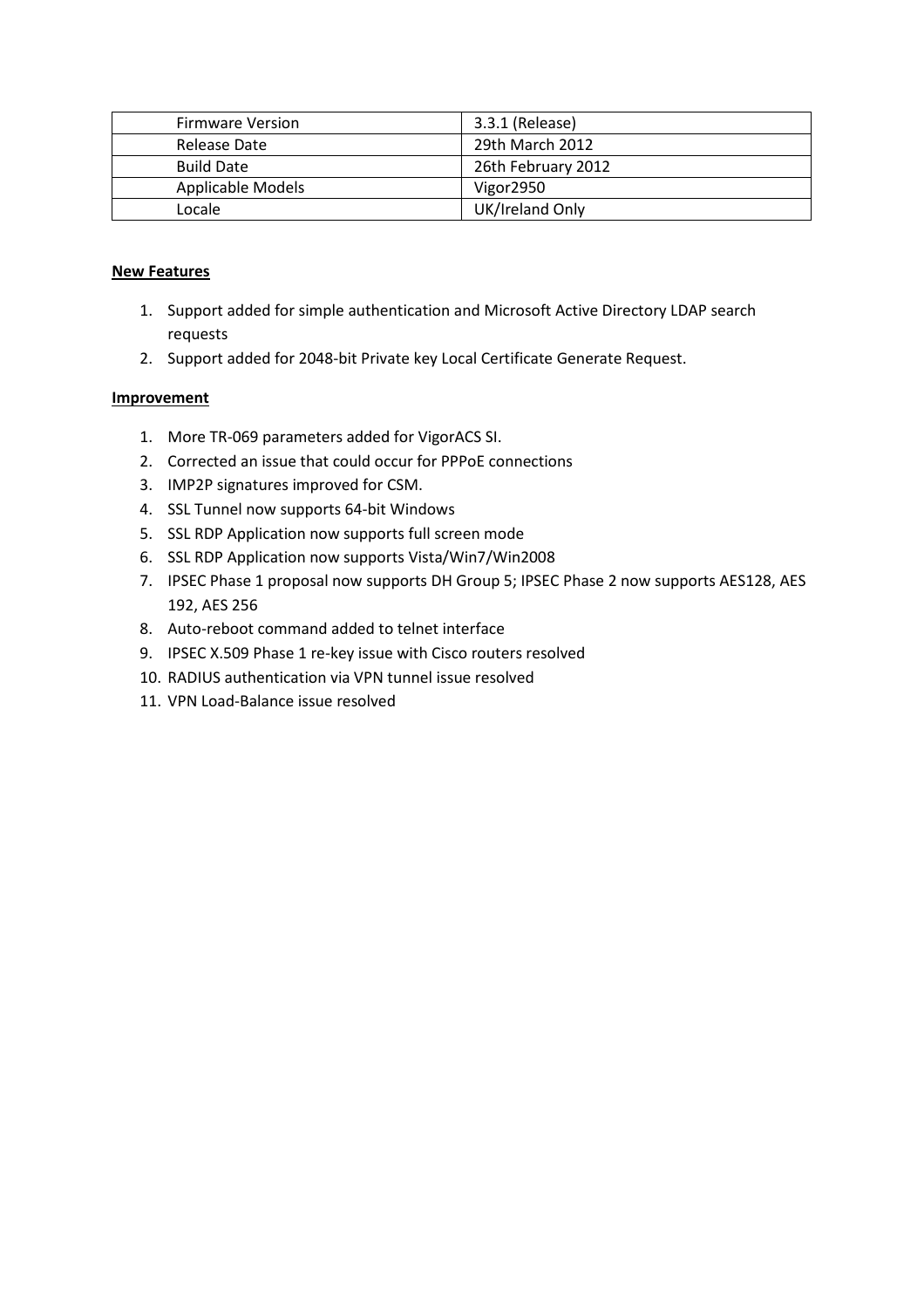| <b>Firmware Version</b> | 3.3.0 (Release)  |
|-------------------------|------------------|
| Release Date            | 24th August 2010 |
| <b>Build Date</b>       | 29th July 2010   |
| Applicable Models       | Vigor2950        |
| Locale                  | UK/Ireland Only  |

1. Supports GlobalView Web Content Filter

### **Improvement**

1. Corrected: Resolved a reboot issue which would occur when the "prevent web access from IP address" option in CSM>URL Content Filter is enabled.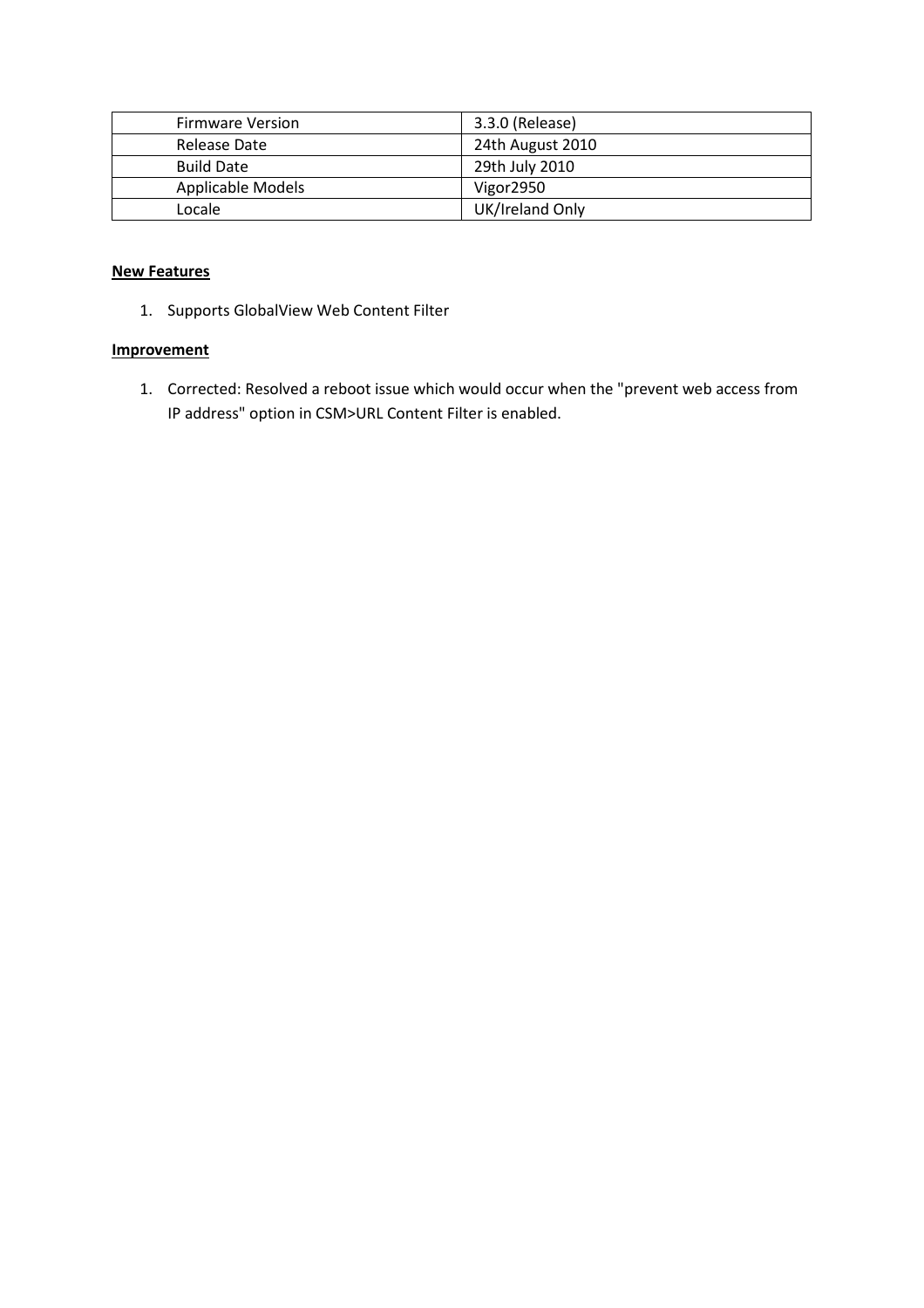| <b>Firmware Version</b> | 3.2.6 (Release) |
|-------------------------|-----------------|
| Release Date            | 20th May 2010   |
| <b>Build Date</b>       | 29th March 2010 |
| Applicable Models       | Vigor2950       |
| Locale                  | UK/Ireland Only |

- 1. Supports Web Authentication
- 2. Added mOTP support for VPN authentication
- 3. Compliant with VigorACS SI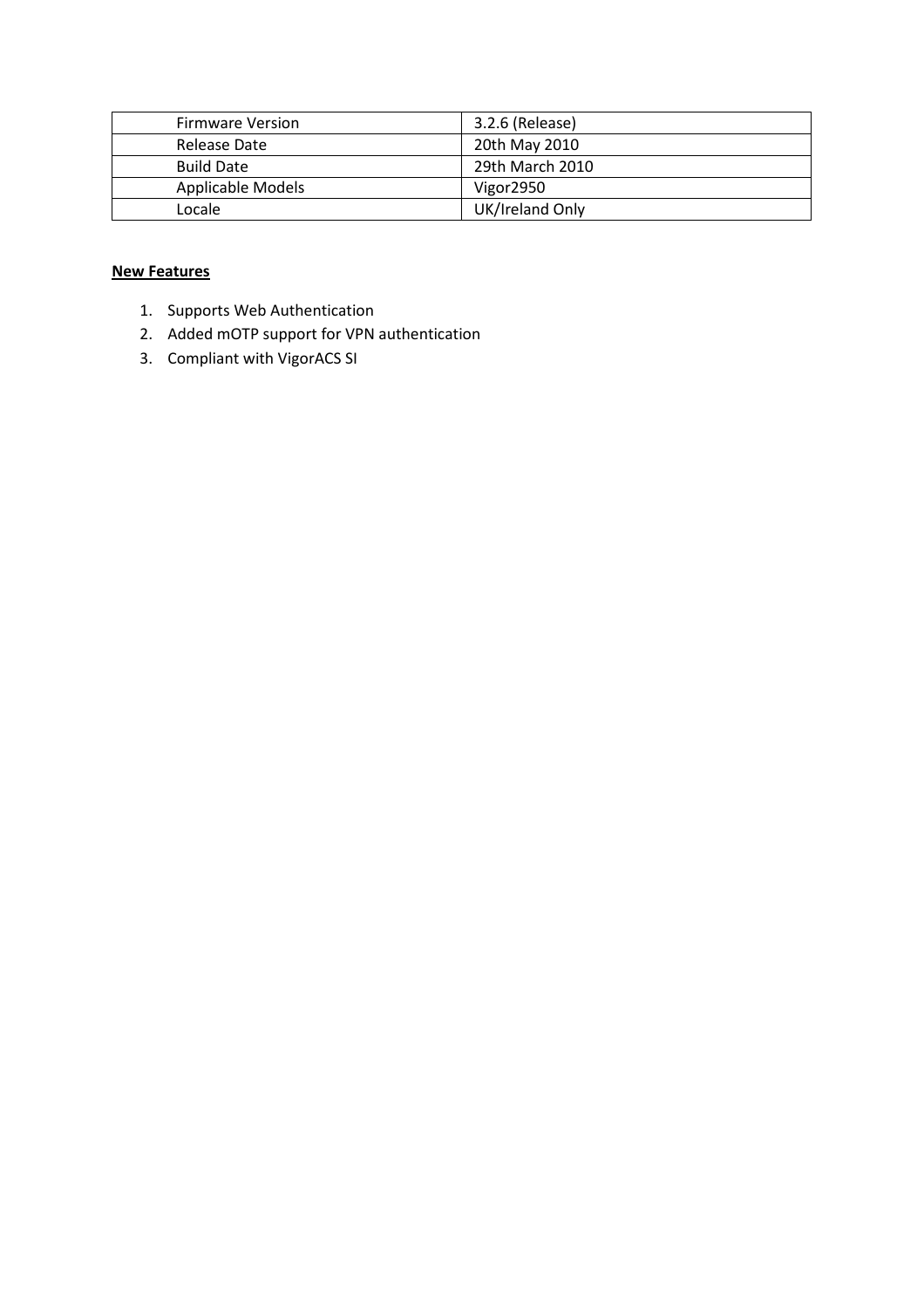| <b>Firmware Version</b> | 3.2.5.1 (Release) |
|-------------------------|-------------------|
| Release Date            | 4th Feb 2010      |
| <b>Build Date</b>       | 26th Nov 2009     |
| Applicable Models       | Vigor2950         |
| Locale                  | UK/Ireland Only   |

- 1. Support Java based SSL VPN client for wider browser platform support
- 2. Support option 60, 66 and add telnet command "srv dhcp primWINS" for DHCP server.

#### **Improvement**

1. Microsoft SSTP authentication for SSL VPN no longer supported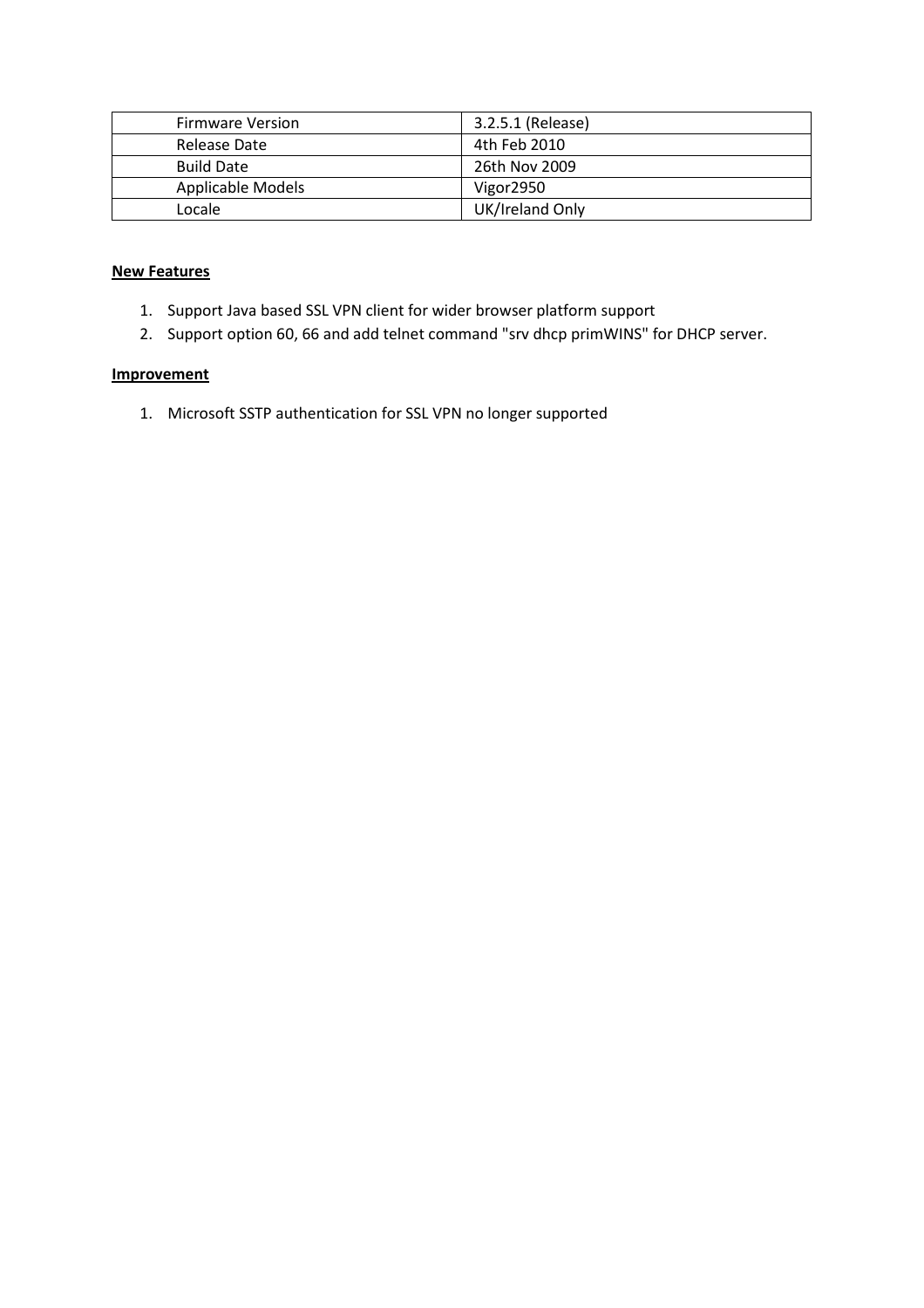| <b>Firmware Version</b> | 3.2.4.1 (Release)  |
|-------------------------|--------------------|
| Release Date            | 24th November 2009 |
| <b>Build Date</b>       | 21st August 2009   |
| Applicable Models       | Vigor2950          |

(None)

- 1. Fixed: SSL VPN LDAP can't work if RADIUS client does not enable it
- 2. Fixed: TR069 firmware upgrade didn't complete normally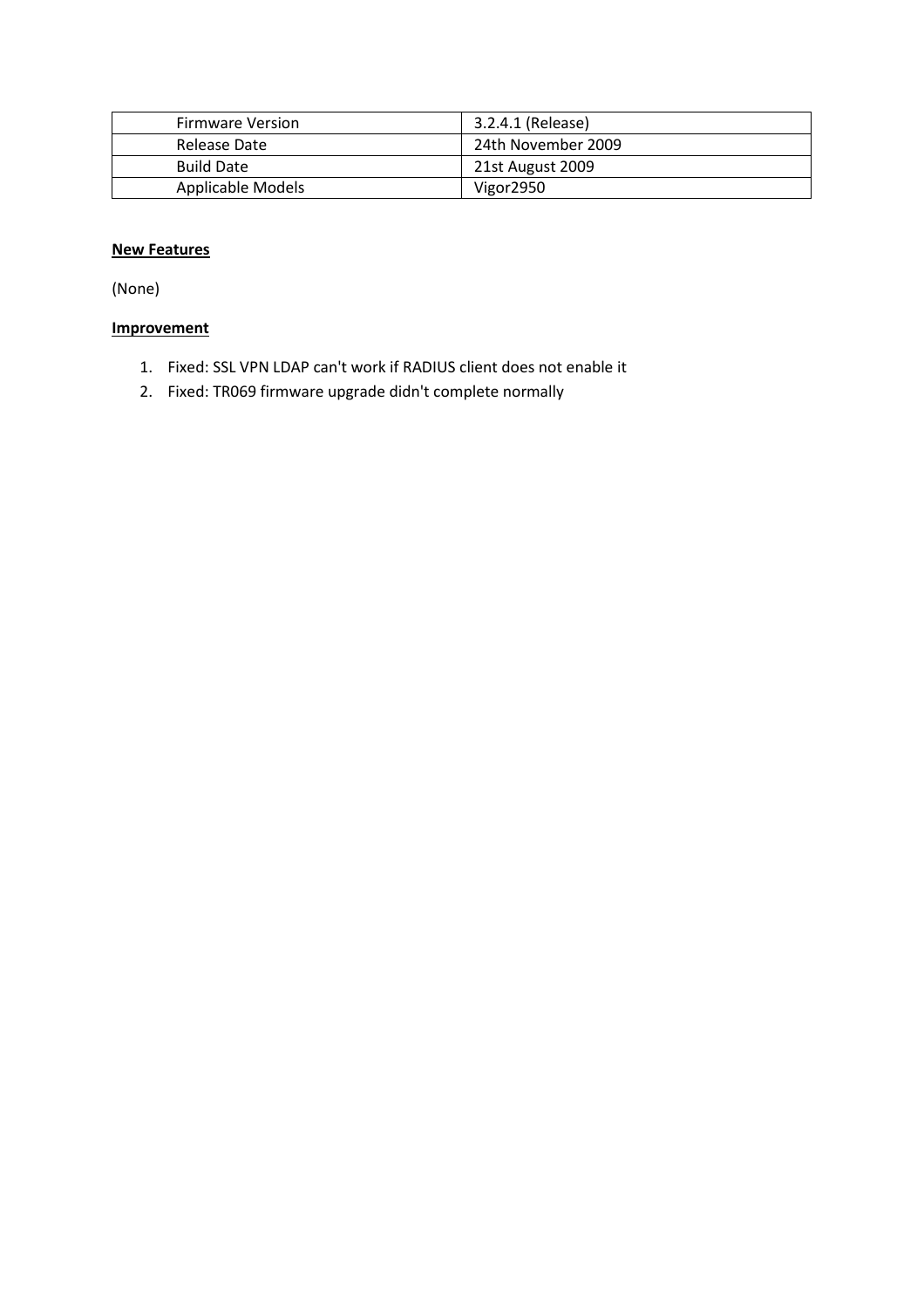| <b>Firmware Version</b> | າ າ<br>3.2.4   |
|-------------------------|----------------|
| Locale                  | UK             |
| Release Date            | 24th July 2008 |

- 1. Added LDAP protocols support for SSL VPN (refer to Applications>>RADIUS/LDAP web page)
- 2. Added APP Enforcement (Version 3) for IM, P2P and Protocol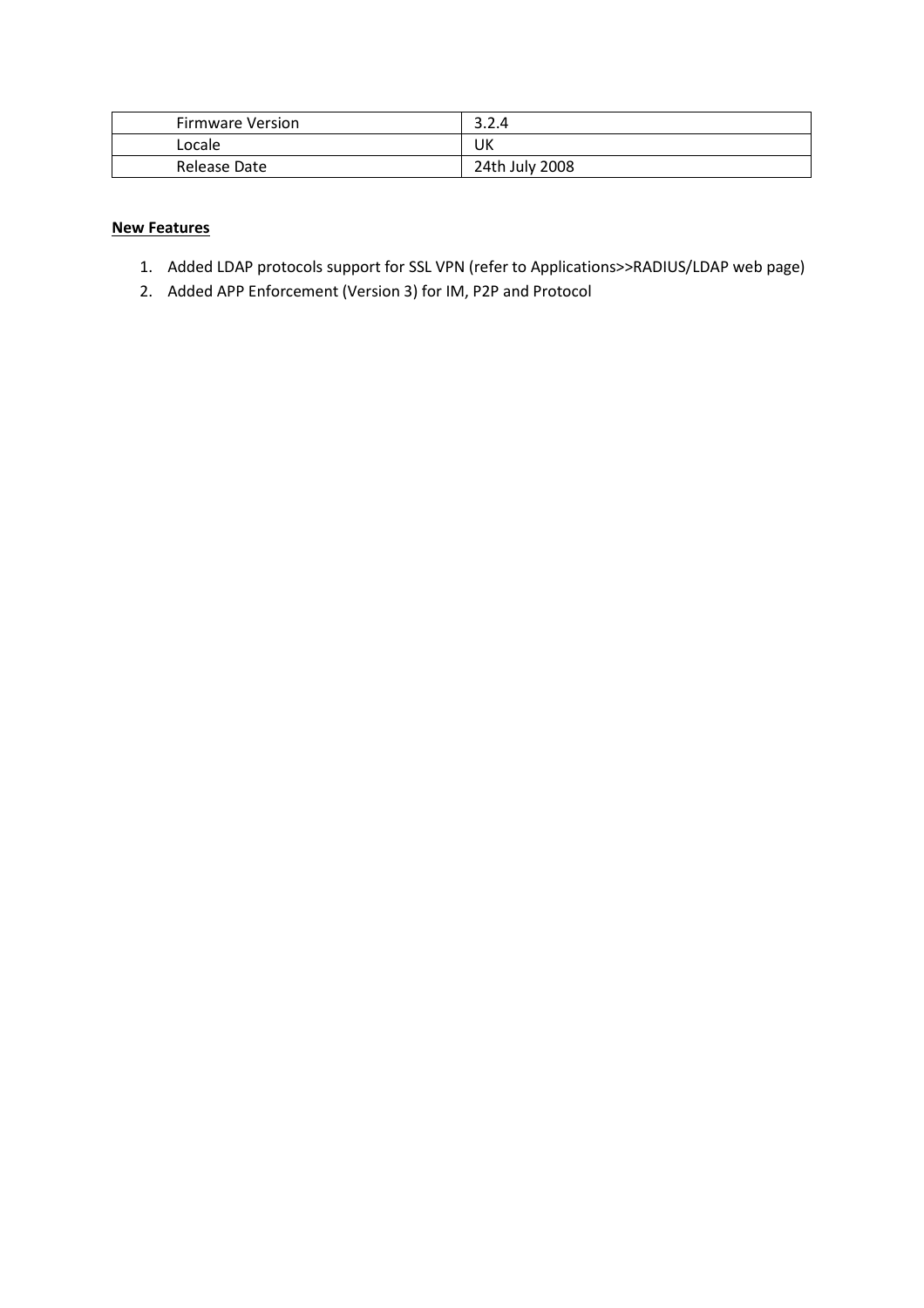| <b>Firmware Version</b> | າ າ າ<br>ں ب      |
|-------------------------|-------------------|
| Locale                  | UK                |
| Release Date            | 25h February 2009 |

- 1. Added support for Samba, VNC and RDP protocols for SSL VPN
- 2. Added support for VPN dial in load balance by using WAN load balance mechanism
- 3. Added DPD and NAT-T support in IPSec aggressive mode
- 4. Added SSLVPN VPN Graphic in syslog utility
- 5. Added Address Mapping support for NAT
- 6. Added setting for 2nd subnet bandwidth limit
- 7. Added support for TCP/UDP option in NAT Open Ports
- 8. Added WAN port VLAN Tag setting (command: wan vlantag)
- 9. Added IPSEC passthrough setting (command: srv nat ipsecpass)
- 10. Added support allowed 2nd subnet to pass through VPN (command: vpn pass2nd on/off)

#### **Improvement**

1. Corrected: syslog can not be sent out via VPN tunnel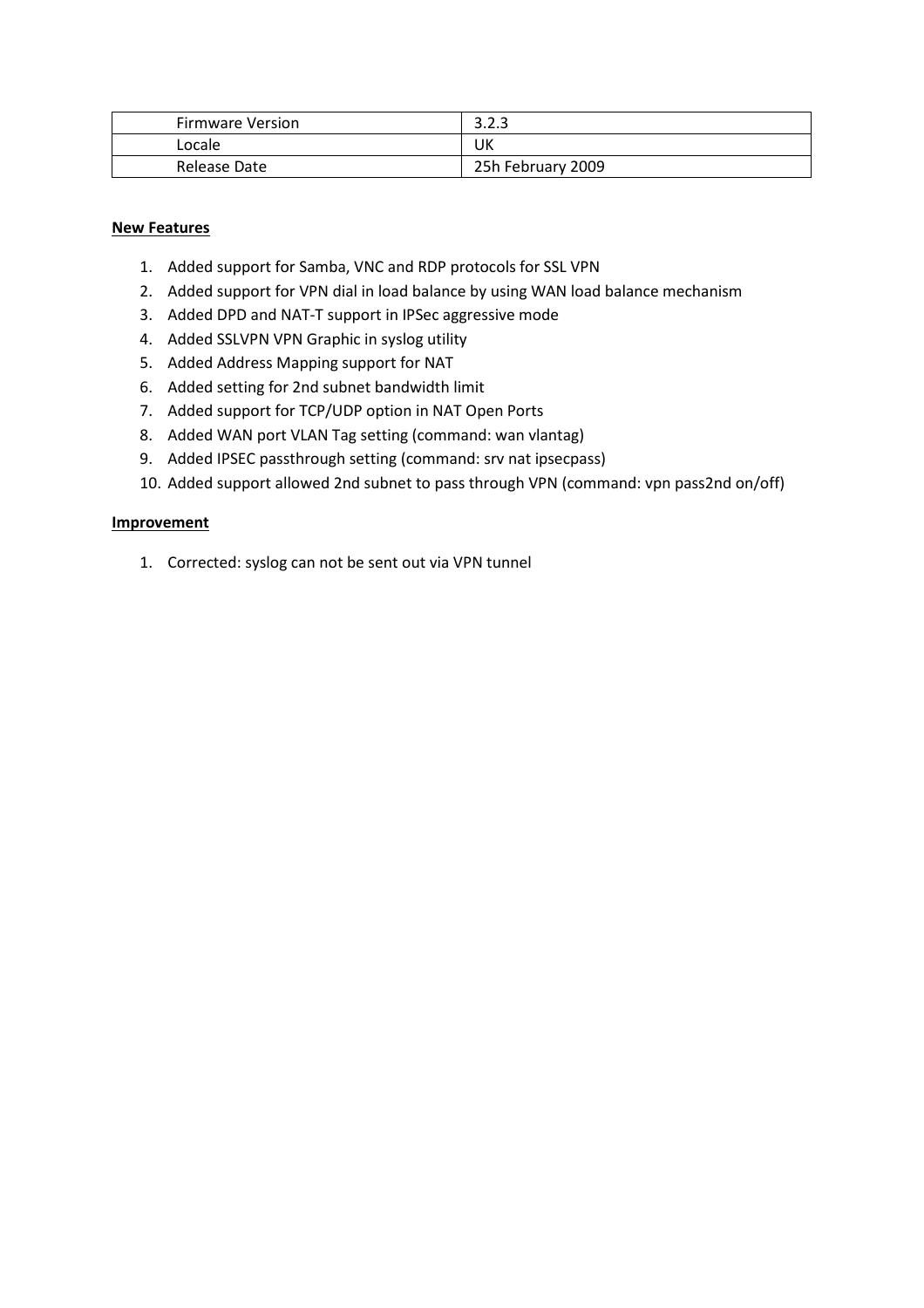| Firmware Version | ຳ າ າ<br>J.L.L |
|------------------|----------------|
| Locale           | UK             |
| Release Date     | 17th Sept 2008 |

- 1. Added support for Windows Vista SP1 SSTP (Secure Socket Tunneling Protocol)
- 2. Added support for multiple certificates for IPSec and SSTP modes
- 3. Added support for "Change default route to this VPN tunnel" (setting in LAN-to-LAN profile) for WAN1 and WAN2 interfaces
- 4. Added support for load balance policy recorder
- 5. Added auto refresh in Traffic Graph

- 1. Corrected: The router cannot work properly in L2TP mode.
- 2. Corrected: UPnP devices cannot be detected in PPPoE mode in Apple Mac.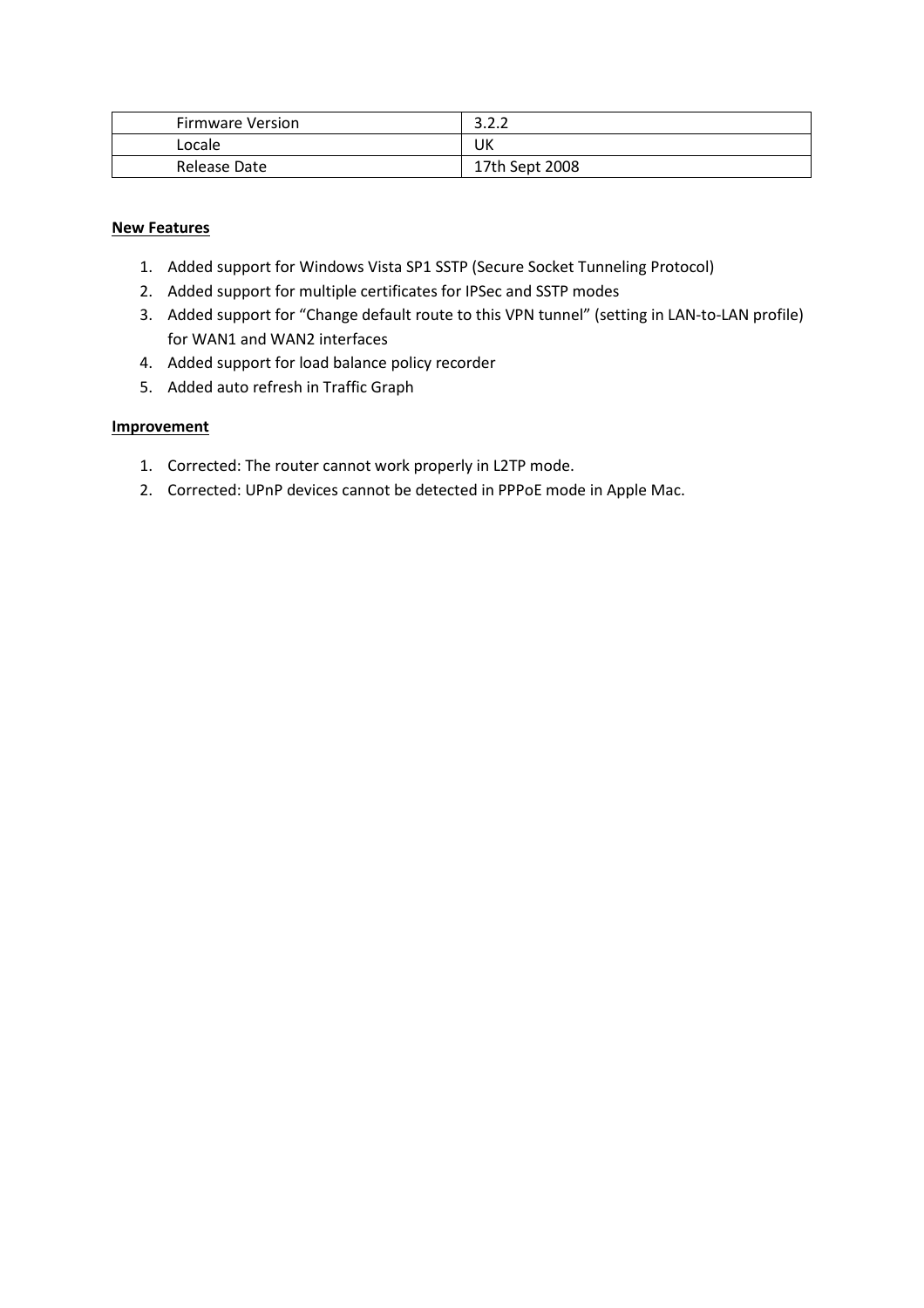| Firmware Version | า า ง<br>.    |
|------------------|---------------|
| Locale           | UK            |
| Release Date     | 25h July 2008 |

- 1. Added support for more applications in CSM v2
- 2. Added support for certification and encryption with SSL VPN
- 3. VPN setup wizard
- 4. Support added for logout of web UI and SSL VPN
- 5. Added weekly traffic graph and VPN traffic graph
- 6. Added Bandwidth limit for VPN Remote dial in user
- 7. Support IP group limit and residual bandwidth share for Bandwidth limit
- 8. CPU usage and memory usage information added to WEB UI

- 1. Corrected issue with VPN remote dial in not functioning in "IP unnumbered" environment
- 2. Improved VPN stability
- 3. Added WAN2 IP Alias NAT loopback support
- 4. Added SSL tunnel support for Windows XP-SP3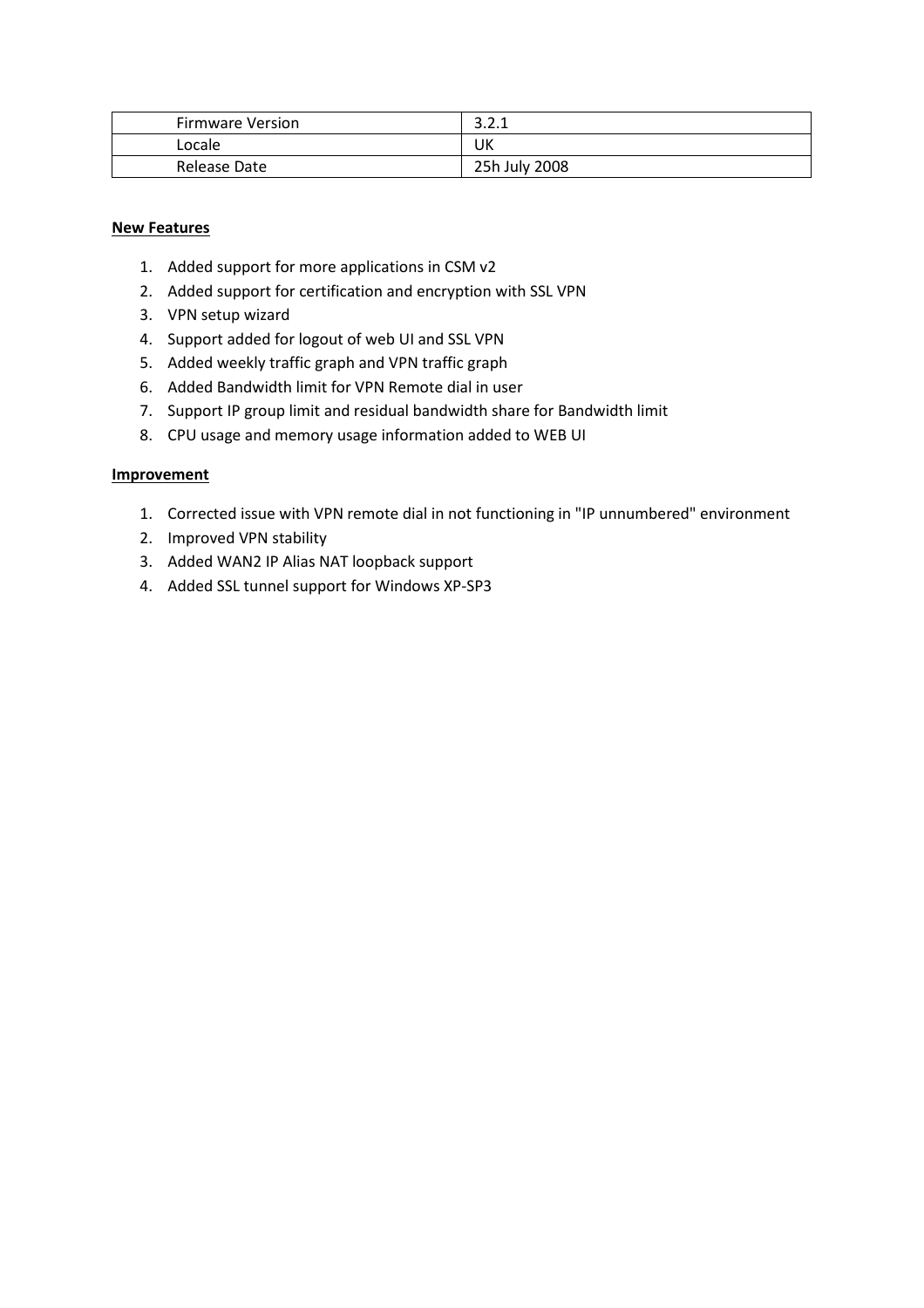| <b>Firmware Version</b> | າ າ ດ<br>3.Z.U  |
|-------------------------|-----------------|
| Locale                  | UK              |
| Release Date            | 10th April 2008 |

- 1. Support SSL VPN: Web Proxy and Tunnel mode
- 2. Support WAN IP Alias for WAN2
- 3. Support DrayTek Smart Monitor
- 4. Add "per-ip" graph in Traffic graph
- 5. Show NetBIOS Name in Data Flow Monitor and ARP Cache Table

### **Improvement**

1. Support "Always on" function for WAN detect.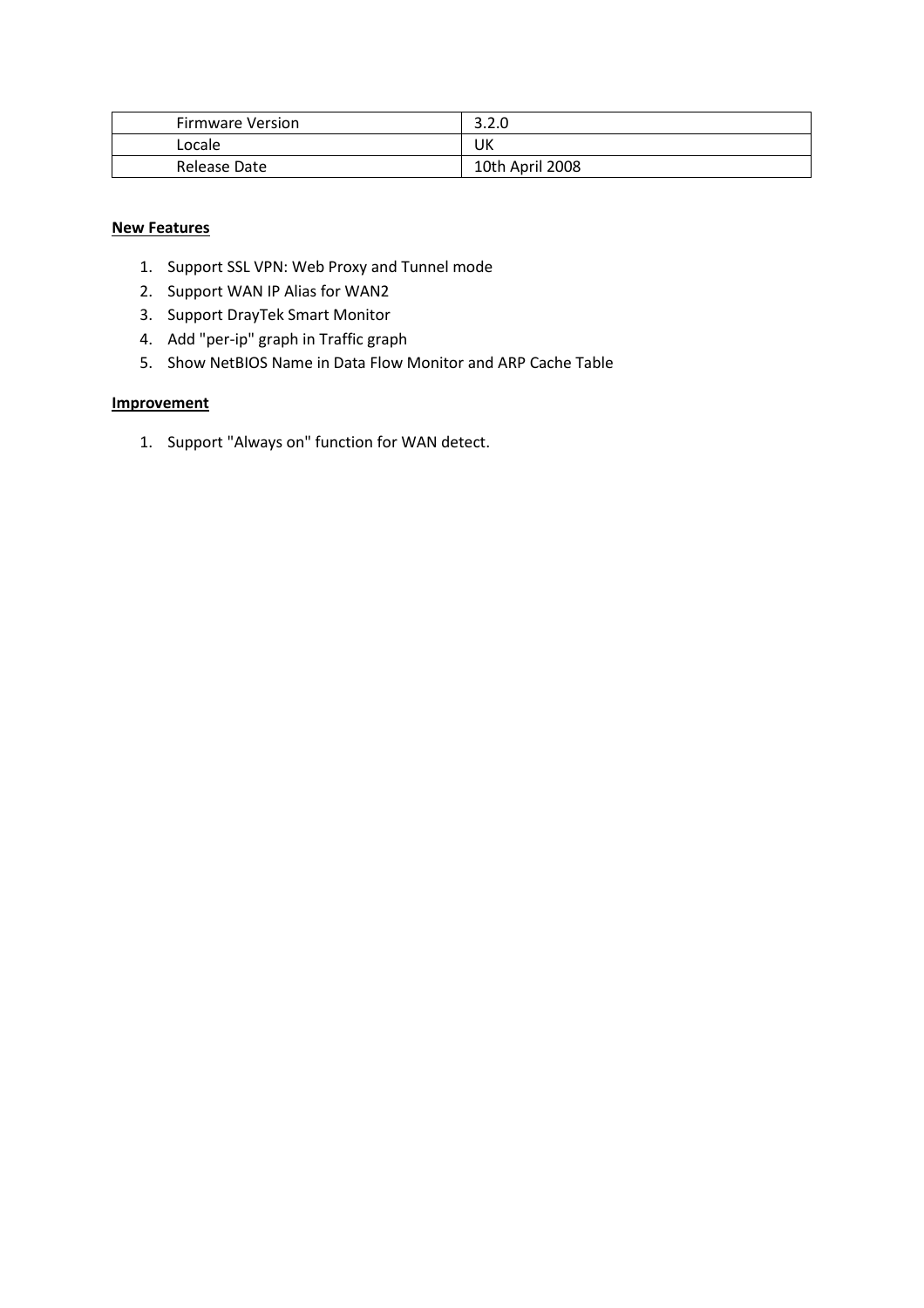| <b>Firmware Version</b> | າ 1 ∩<br>ں.⊥.ں   |
|-------------------------|------------------|
| Locale                  | UK               |
| Release Date            | 26 November 2007 |

- 1. Support VPN backup and VPN load balance
- 2. Support TR069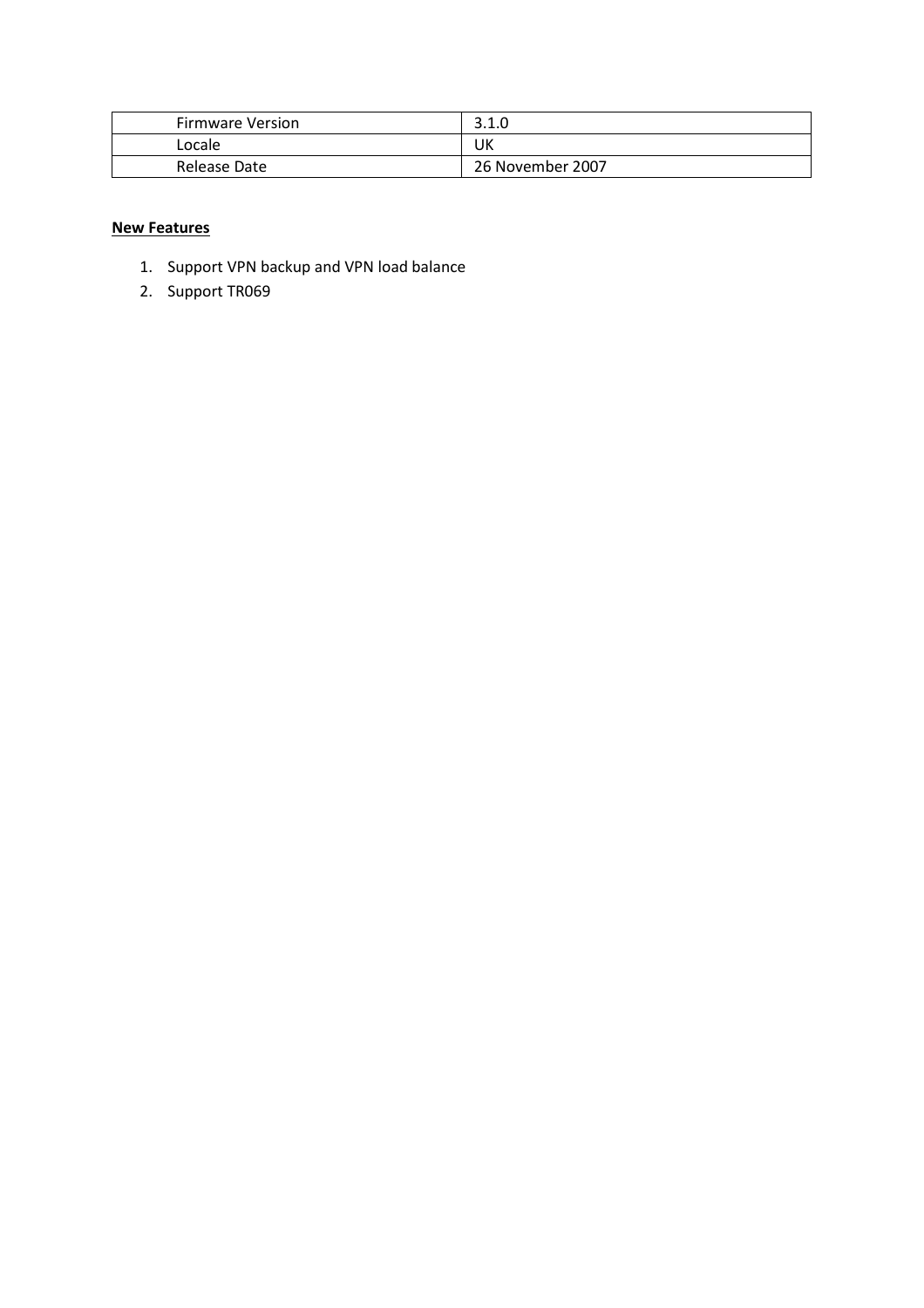| <b>Firmware Version</b> | റി<br>3.U.Z    |
|-------------------------|----------------|
| Locale                  | UK             |
| Release Date            | 11th June 2007 |

- 1. Add WAN Detect function.
- 2. Add SSH (Secure Shell) for remote management.
- 3. Add enable / disable settings for Telnet/ SSH FTP/ HTTP/ HTTPS.
- 4. Add bi-directional sorting on Data Flow Monitor.
- 5. Support Vista IKE AES128/192/256 encryption and MODP Group14-2048 in IPSec VPN.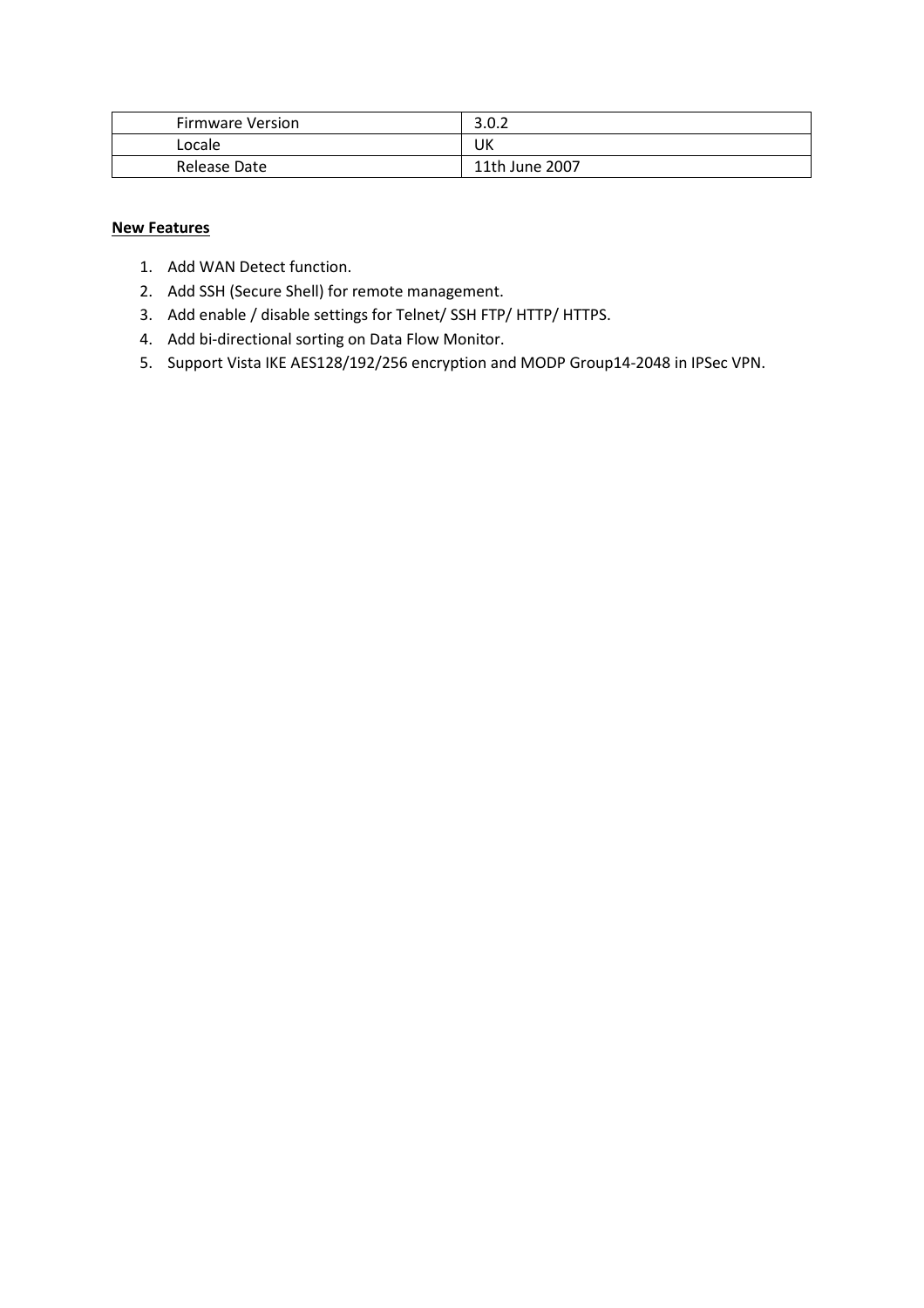| <b>Firmware Version</b> | $\sim$<br>J.V.I        |
|-------------------------|------------------------|
| Release<br>Date         | 2007<br>26<br>Jan. 26, |

### **Improvement**

1. Improve the reliability for Bit Torrent and eMule.